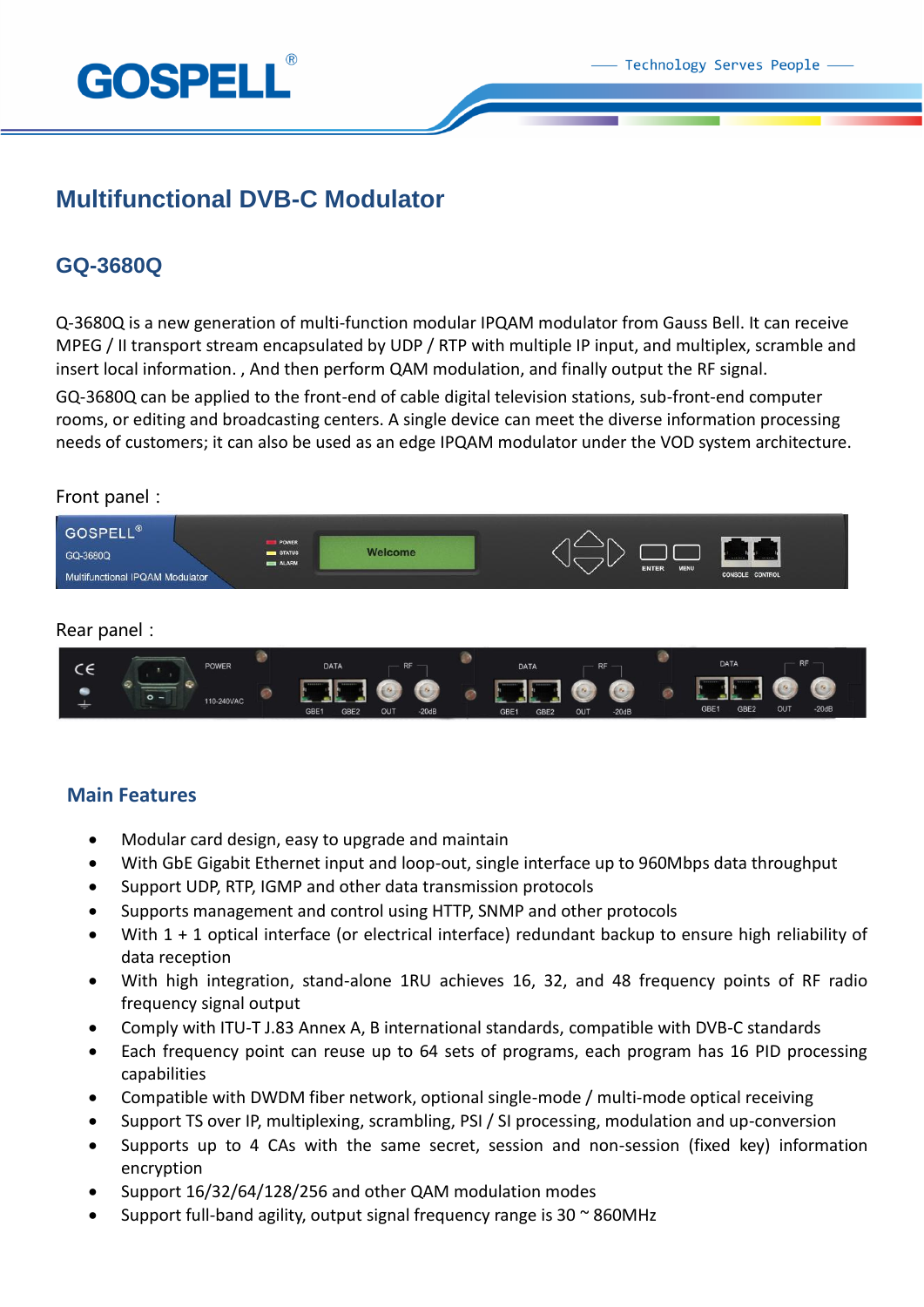- Support MPTS, provide broadcast services required
- Support VOD functions such as UDP port mapping, PID mapping, and automatic generation of multiplexed stream basic tables
- Supports automatic or manual port mapping
- With powerful background configuration function and network management monitoring system to ensure high stability of equipment operation
- With excellent RF index, to ensure the high reliability and scalability of the network
- Support dual power backup to ensure high security of equipment operation
- Centralized SNMP network management system for remote or local network monitoring
- Support remote online upgrade

### **Technical Specifications**

#### **Multiplexing Scrambling**

| multiplexing               | PSI / SI tables support automatic<br>generation or manual insertion |  |
|----------------------------|---------------------------------------------------------------------|--|
|                            | Support intelligent program search                                  |  |
|                            | Maximum multiplex programs: 1024                                    |  |
| Scrambling                 | Support program-level scrambling                                    |  |
|                            | Supports session or non-session<br>encryption                       |  |
|                            | Support 4 CASs                                                      |  |
| <b>EMM bandwidth</b>       | Maximum number of scrambled<br>programs: 1024                       |  |
| <b>Bit rate statistics</b> | Maximum bandwidth 3Mbps                                             |  |
| <b>Management</b>          |                                                                     |  |
| Physical interface type    | Ethernet 10/100 Base-T                                              |  |
| port                       | <b>RJ-45</b>                                                        |  |
|                            |                                                                     |  |

| protocol                        | TCP/IP, SNMP                                  |  |
|---------------------------------|-----------------------------------------------|--|
| <b>Power consumption</b>        |                                               |  |
| Input voltage range             | $100 \sim 240V$ AC                            |  |
| Input frequency range           | 50/60Hz                                       |  |
| Power consumption               | $<$ 100 $W$                                   |  |
| <b>Environment</b>              |                                               |  |
| range of working<br>temperature | $5^{\circ}$ C ~ 45 $^{\circ}$ C               |  |
| Storage<br>temperature range    | $-25^{\circ}\text{C} \sim 85^{\circ}\text{C}$ |  |
| Ambient humidity<br>range       | $10\% \sim 90\%$                              |  |
| <b>Physical index</b>           |                                               |  |
| Size $(W \times H \times L)$    | 483mm x 44mm x 450mm                          |  |
| Total Weight                    | <6 Kg                                         |  |
|                                 |                                               |  |

| <b>IP Interface</b>     |                                                |  |
|-------------------------|------------------------------------------------|--|
| Physical interface type | RJ45-Gigabit Ethernet                          |  |
| Physical bandwidth      | 1000Mbps                                       |  |
| Number of interfaces    | 0-2, can be configured as input or<br>output * |  |
| Protocol                | <b>UDP</b>                                     |  |
| <b>SFP Interface</b>    |                                                |  |
| Physical interface type | <b>SFP</b>                                     |  |
| Physical bandwidth      | 1000Mbps                                       |  |
| Number of interfaces    | 0-2, can be configured as input or<br>output * |  |
| <b>RF Output</b>        |                                                |  |
| Physical interface type | F-Female [Imperial female]                     |  |

| impedance            | 75                                    |
|----------------------|---------------------------------------|
| Channel mode         | ITU-T J.83 Annex A / B                |
| Number of interfaces | $\overline{2}$                        |
| Symbol rate          | 4.2 $\sim$ 7Mbaud / s                 |
| Constellation mode   | 16/32/64/128/256 QAM                  |
| Output frequency     | $30 \sim 860$ MHz                     |
| Output level         | 98dBuV $\sim$ 118dBµV                 |
| Gain trim            | $-2.5 \sim 10.5dB$ in steps of 0.25dB |
| MER                  | $\geq$ 45dB (on equalization)         |
| Isolation            | $\geq 75dB$                           |
| Return Loss          | $\geq 14dB$                           |